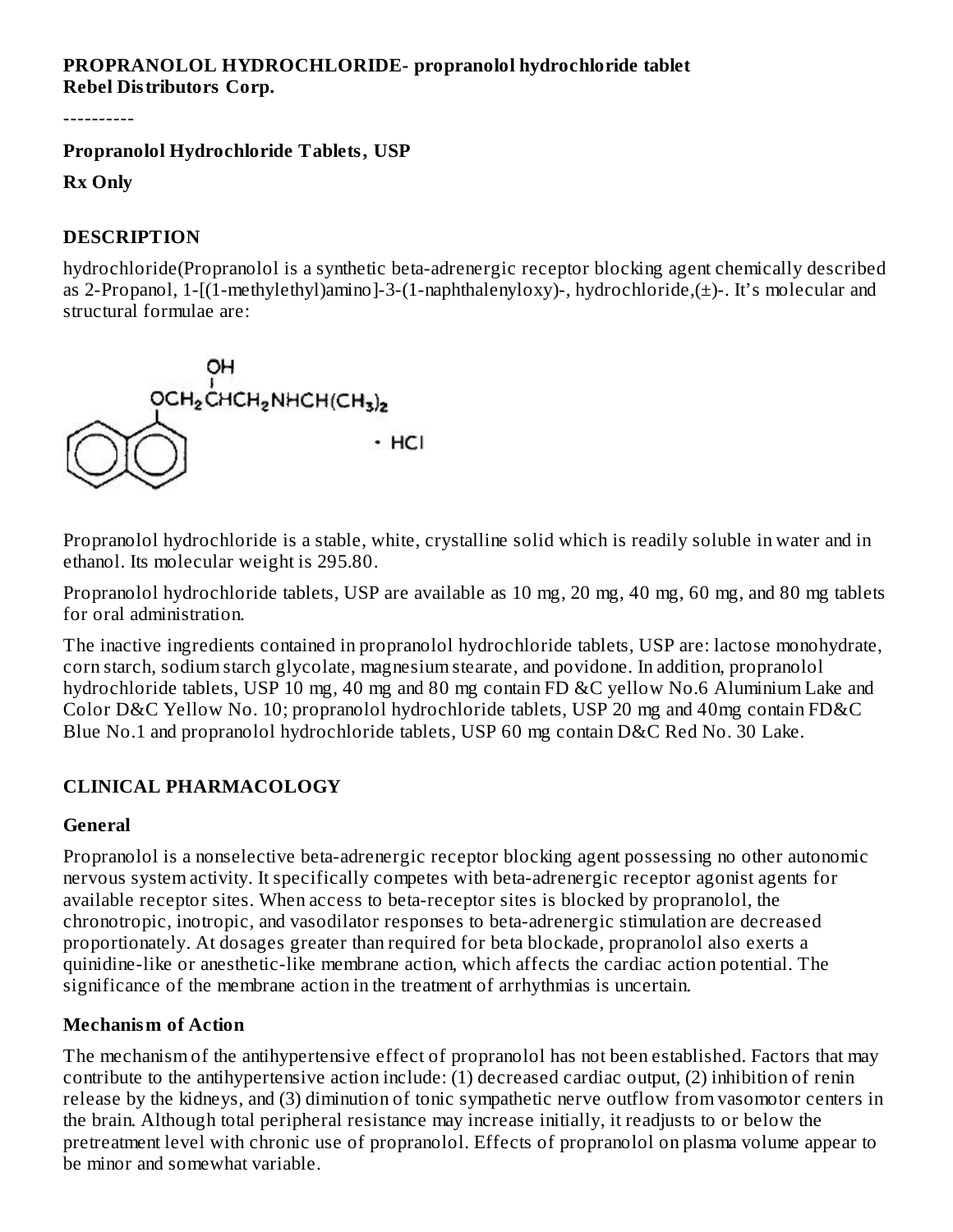In angina pectoris, propranolol generally reduces the oxygen requirement of the heart at any given level of effort by blocking the catecholamine-induced increases in the heart rate, systolic blood pressure, and the velocity and extent of myocardial contraction. Propranolol may increase oxygen requirements by increasing left ventricular fiber length, end diastolic pressure, and systolic ejection period. The net physiologic effect of beta-adrenergic blockade is usually advantageous and is manifested during exercise by delayed onset of pain and increased work capacity.

Propranolol exerts its antiarrhythmic effects in concentrations associated with beta-adrenergic blockade, and this appears to be its principal antiarrhythmic mechanism of action. In dosages greater than required for beta-blockade, propranolol also exerts a quinidine-like or anesthetic-like membrane action, which affects the cardiac action potential. The significance of the membrane action in the treatment of arrhythmias is uncertain.

The mechanism of the antimigraine effect of propranolol has not been established. Beta-adrenergic receptors have been demonstrated in the pial vessels of the brain.

The specific mechanism of propranolol's antitremor effects has not been established, but beta-2 (noncardiac) receptors may be involved. A central effect is also possible. Clinical studies have demonstrated that propranolol hydrochloride is of benefit in exaggerated physiological and essential (familial) tremor.

# **PHARMACOKINETICS AND DRUG METABOLISM**

# **Absorption**

Propranolol is highly lipophilic and almost completely absorbed after oral administration. However, it undergoes high first-pass metabolism by the liver and on average, only about 25% of propranolol reaches the systemic circulation. Peak plasma concentrations occur about 1 to 4 hours after an oral dose.

Administration of protein-rich foods increase the bioavailability of propranolol by about 50% with no change in time to peak concentration, plasma binding, half-life, or the amount of unchanged drug in the urine.

# **Distribution**

Approximately 90% of circulating propranolol is bound to plasma proteins (albumin and alpha $_1$  acid glycoprotein). The binding is enantiomer-selective. The S(-)-enantiomer is preferentially bound to  $alpha_1$ glycoprotein and the R(+)-enantiomer preferentially bound to albumin. The volume of distribution of propranolol is approximately 4 liters/kg.

Propranolol crosses the blood-brain barrier and the placenta, and is distributed into breast milk.

# **Metabolism and Elimination**

Propranolol is extensively metabolized with most metabolites appearing in the urine. Propranolol is metabolized through three primary routes: aromatic hydroxylation (mainly 4-hydroxylation), Ndealkylation followed by further side-chain oxidation, and direct glucuronidation. It has been estimated that the percentage contributions of these routes to total metabolism are 42%, 41% and 17%, respectively, but with considerable variability between individuals. The four major metabolites are propranolol glucuronide, naphthyloxylactic acid and glucuronic acid, and sulfate conjugates of 4 hydroxy propranolol.

*In vitro* studies have indicated that the aromatic hydroxylation of propranolol is catalyzed mainly by polymorphic CYP2D6. Side-chain oxidation is mediated mainly by CYP1A2 and to some extent by CYP2D6. 4-hydroxy propranolol is a weak inhibitor of CYP2D6.

Propranolol is also a substrate of CYP2C19 and a substrate for the intestinal efflux transporter, pglycoprotein (p-gp). Studies suggest however that p-gp is not dose-limiting for intestinal absorption of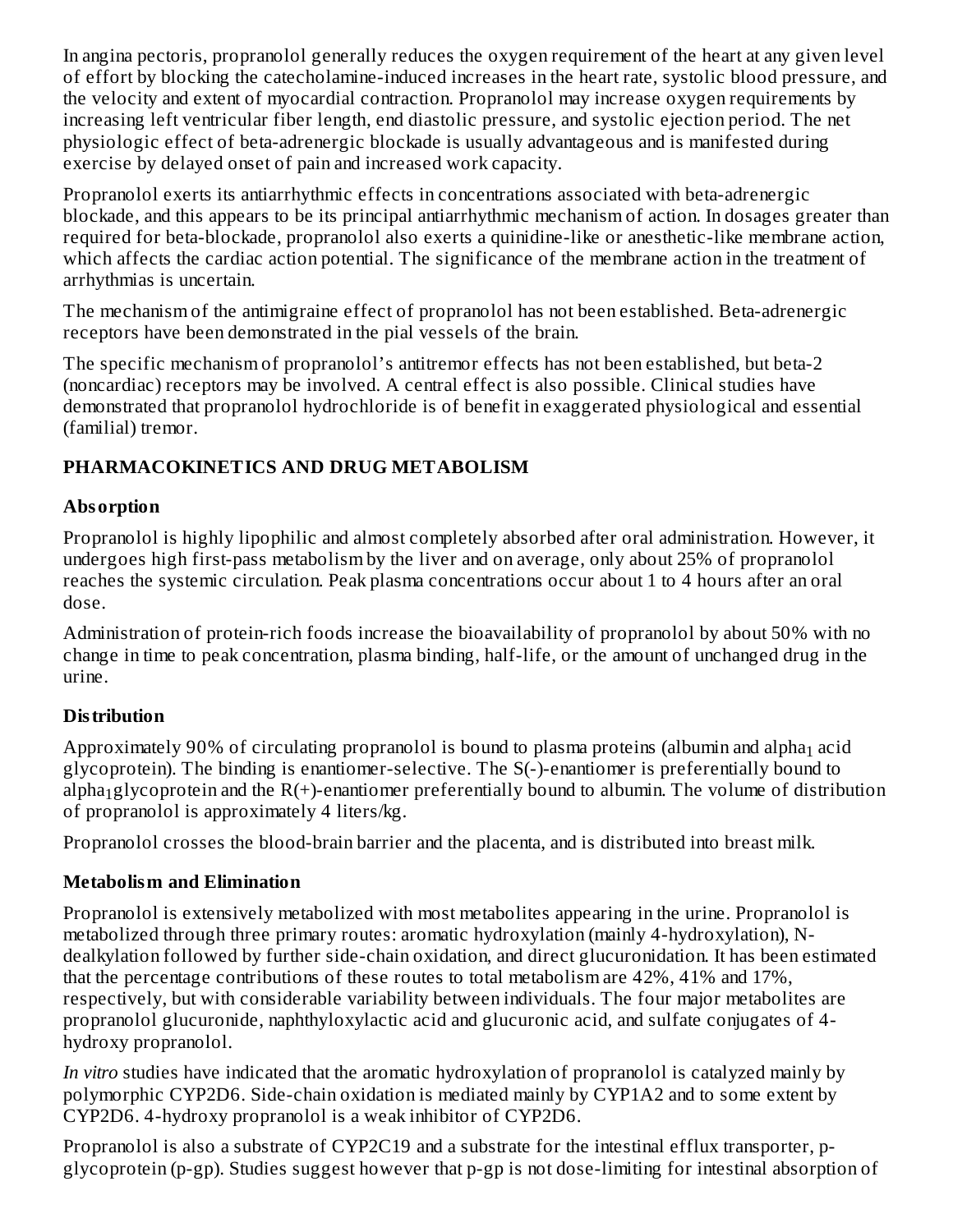propranolol in the usual therapeutic dose range.

In healthy subjects, no difference was observed between CYP2D6 extensive metabolizers (EMs) and poor metabolizers (PMs) with respect to oral clearance or elimination half-life. Partial clearance of 4 hydroxy propranolol was significantly higher and of naphthyloxyactic acid significantly lower in EMs than PMs.

The plasma half-life of propranolol is from 3 to 6 hours.

# **Enantiomers**

Propranolol is a racemic mixture of two enantiomers,  $R(+)$  and  $S(-)$ . The  $S(-)$ -enantiomer is approximately 100 times as potent as the  $R(+)$ -enantiomer in blocking beta-adrenergic receptors. In normal subjects receiving oral doses of racemic propranolol, S(-)-enantiomer concentrations exceeded those of the R(+)-enantiomer by 40-90% as a result of stereoselective hepatic metabolism. Clearance of the pharmacologically active  $S(-)$ -propranolol is lower than  $R(+)$  propranolol after intravenous and oral doses.

# **Special Populations**

**Geriatric** 

In a study of 12 elderly (62-79 years old) and 12 young (25-33 years old) healthy subjects, the clearance of S(-)-enantiomer of propranolol was decreased in the elderly. Additionally, the half-life of both the  $R(+)$ - and  $S(-)$ -propranolol were prolonged in the elderly compared with the young (11 hours vs. 5 hours).

Clearance of propranolol is reduced with aging due to decline in oxidation capacity (ring oxidation and side-chain oxidation). Conjugation capacity remains unchanged. In a study of 32 patients age 30 to 84 years given a single 20 mg dose of propranolol, an inverse correlation was found between age and the partial metabolic clearances to 4-hydroxypropranolol (40HP-ring oxidation) and to naphthoxylactic acid (NLA-side chain oxidation). No correlation was found between age and the partial metabolic clearance to propranolol glucuronide (PPLG-conjugation).

# Gender

In a study of 9 healthy women and 12 healthy men, neither the administration of testosterone nor the regular course of the menstrual cycle affected the plasma binding of the propranolol enantiomers. In contrast, there was a significant, although non-enantioselective diminution of the binding of propranolol after treatment with ethinyl estradiol. These findings are inconsistent with another study, in which administration of testosterone cypionate confirmed the stimulatory role of this hormone on propranolol metabolism and concluded that the clearance of propranolol in men is dependent on circulating concentrations of testosterone. In women, none of the metabolic clearances for propranolol showed any significant association with either estradiol or testosterone.

# Race

A study conducted in 12 Caucasian and 13 African-American male subjects taking propranolol, showed that the clearance of R(+)- and S(-)-propranolol were about 76% and( 53% higher in African-Americans than in Caucasians, respectively.

Chinese subjects had a greater proportion (18% to 45% higher) of unbound propranolol in plasma compared to Caucasians, which was associated with a lower plasma concentration of alpha $_{\rm 1}$  acid glycoprotein.

# Renal Insufficiency

In a study conducted in 5 patients with chronic renal failure, 6 patients on regular dialysis, and 5 healthy subjects, who received a single oral dose of 40 mg of propranolol, the peak plasma concentrations (C $_{\rm max}$ ) of propranolol in the chronic renal failure group were 2 to 3-fold higher (161±41 ng/mL) than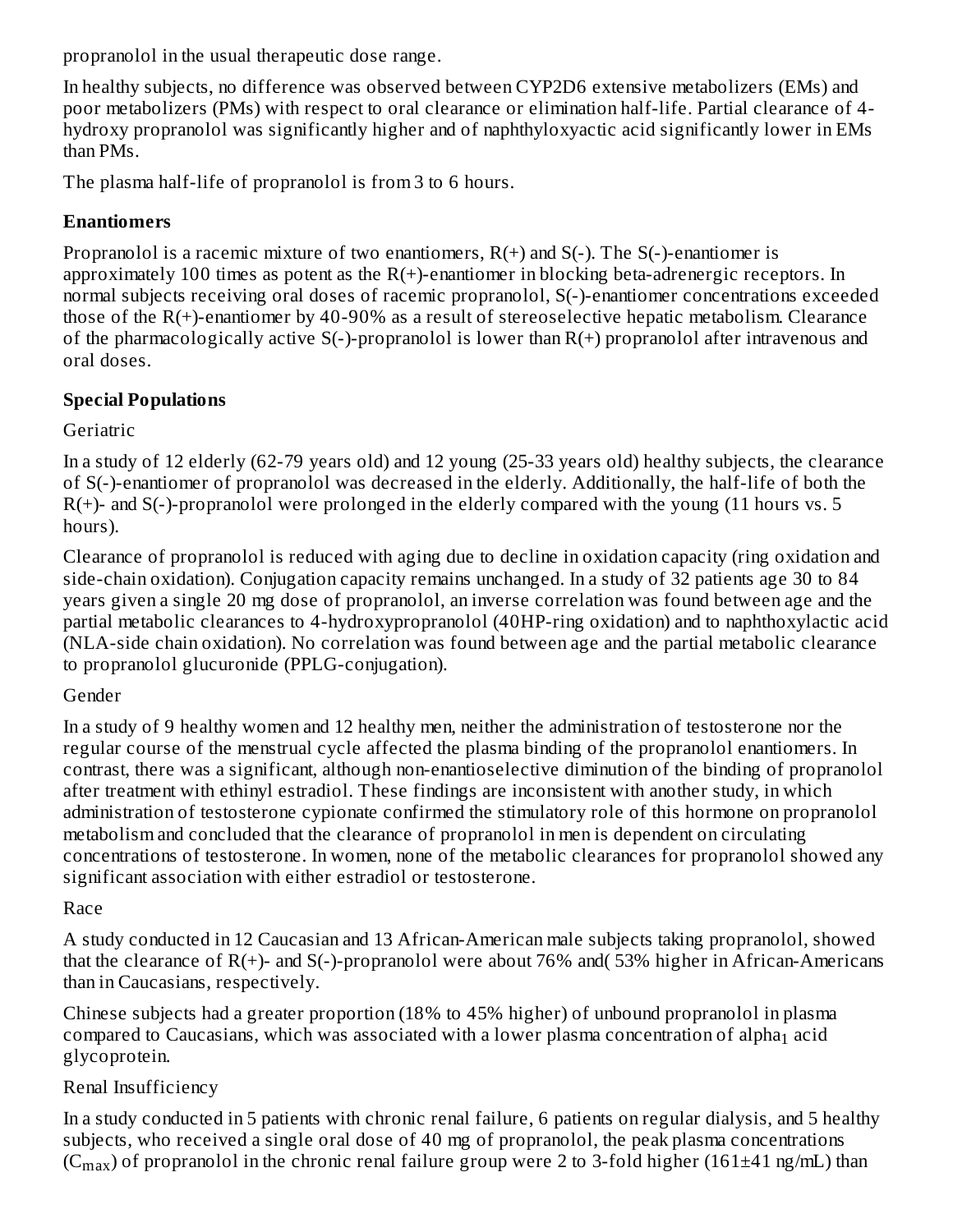those observed in the dialysis patients  $(47\pm9$  ng/mL) and in the healthy subjects  $(26\pm1$  ng/mL). Propranolol plasma clearance was also reduced in the patients with chronic renal failure. ...<sub>...</sub>

Studies have reported a delayed absorption rate and a reduced half-life of propranolol in patients with renal failure of varying severity. Despite this shorter plasma half-life, propranolol peak plasma levels were 3-4 times higher and total plasma levels of metabolites were up to 3 times higher in these patients than in subjects with normal renal function.

Chronic renal failure has been associated with a decrease in drug metabolism via down regulation of hepatic cytochrome P450 activity resulting in a lower "first-pass" clearance.

Propranolol is not significant dialyzable.

Hepatic Insufficiency

Propranolol is extensively metabolized by the liver. In a study conducted in 7 patients with cirrhosis and 9 healthy subjects receiving 80 mg oral propranolol every 8 hours for 7 doses, the steady-state unbound propranolol concentration in patients with cirrhosis was increased 3-fold in comparison to controls. In cirrhosis, the half-life increased to 11 hours compared to 4 hours (see **PRECAUTIONS).**

# **Drug Interactions**

Interactions with Substrates, Inhibitors or Inducers of Cytochrome P-450 Enzymes

Because propranolol's metabolism involves multiple pathways in the cytochrome P-450 system (CYP2D6,1A2, 2C19), coadministration with drugs that are metabolized by, or effect the activity (induction or inhibition) of one or more of these pathways may lead to clinically relevant drug interactions (see **Drug Interactions under PRECAUTIONS).**

Substrates or Inhibitors of CYP2D6

Blood levels and/ or toxicity of propranolol may be increased by coadministration with substrates or inhibitors of CYP2D6, such as amiodarone, cimetidine, delavudin, fluoxetine, paroxetine, quinidine, and ritonavir. No interactions were observed with either ranitidine or lansoprazole.

Substrates or Inhibitors of CYP1A2

Blood levels and/ or toxicity of propranolol may be increased by coadministration with substrates or inhibitors of CYP1A2, such as imipramine, cimetidine, ciprofloxacin, fluvoxamine, isoniazid, ritonavir, theophylline, zileuton, zolmitriptan, and rizatriptan.

Substrates or Inhibitors of CYP2C19

Blood levels and/ or toxicity of propranolol may be increased by coadministration with substrates or inhibitors of CYP2C19, such as fluconazole, cimetidine, fluoxetine, fluvoxamine, tenioposide, and tolbutamide. No interaction was observed with omeprazole.

Inducers of Hepatic Drug Metabolism

Blood levels of propranolol may be decreased by coadministration with inducers such as rifampin, ethanol, phenytoin, and phenobarbital. Cigarette smoking also induces hepatic metabolism and has been shown to increase up to 77% the clearance of propranolol, resulting in decreased plasma concentrations.

Cardiovascular Drugs

# *Antiarrhythmics*

The AUC of propafenone is increased by more than 200% by coadministration of propranolol.

The metabolism of propranolol is reduced by coadministration of quinidine, leading to a two-three fold increased blood concentration and greater degrees of clinical beta-blockade.

The metabolism of lidocaine is inhibited by coadministration of propranolol, resulting in a 25%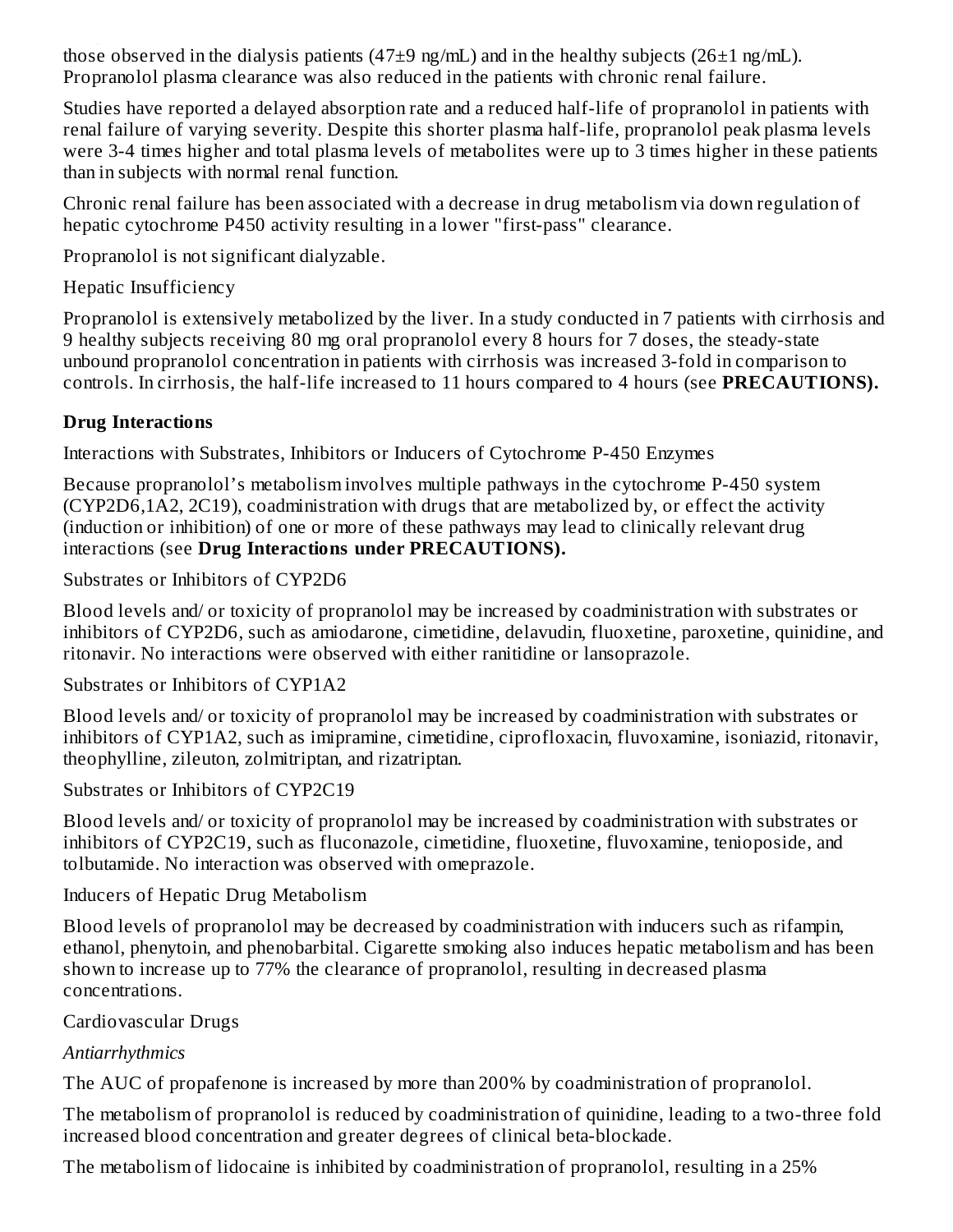increase in lidocaine concentrations.

# *Calcium Channel Blockers*

The mean  $\rm{C_{max}}$  and  $\rm{AUC}$  of propranolol are increased respectively, by 50% and 30% by coadministration of nisoldipine and by 80% and 47%, by coadministration of nicardipine.

The mean  $\rm{C_{max}}$  and  $\rm{AUC}$  of nifedipine are increased by 64% and 79%, respectively, by coadministration of propranolol.

Propranolol does not affect the pharmacokinetics of verapamil and norverapamil. Verapamil does not affect the pharmacokinetics of propranolol.

# Non-Cardiovascular Drugs

# *Migraine Drugs*

Administration of zolmitriptan or rizatriptan with propranolol resulted in increased concentrations of zolmitriptan (AUC increased by 56% and  $\rm{C_{max}}$  by 37%) or rizatriptan (the AUC and  $\rm{C_{max}}$  were increased by 67% and 75%, respectively).

# *Theophylline*

Coadministration of theophylline with propranolol decreases theophylline oral clearance by 30% to 52%.

# *Benzodiazepines*

Propranolol can inhibit the metabolism of diazepam, resulting in increased concentrations of diazepam and its metabolites. Diazepam does not alter the pharmacokinetics of propranolol.

The pharmacokinetics of oxazepam, triazolam, lorazepam, and alprazolam are not affected by coadministration of propranolol.

# *Neuroleptic Drugs*

Coadministration of long-acting propranolol at doses greater than or equal to 160mg/day resulted in increased thioridazine plasma concentrations ranging from 55% to 369% and increased thioridazine metabolite (mesoridazine) concentrations ranging from 33% to 209%.

Coadministration of chlorpromazine with propranolol resulted in a 70% increase in propranolol plasma level.

# *Anti-Ulcer Drugs*

Coadministration of propranolol with cimetidine, a non-specific CYP450 inhibitor, increased propranolol AUC and  $\rm C_{max}$  by 46% and 35%, respectively. Coadministration with aluminum hydroxide gel (1200 mg) may result in a decrease in propranolol concentrations.

Coadministration of metoclopramide with the long-acting propranolol did not have a significant effect on propranolol's pharmacokinetics.

# *Lipid Lowering Drugs*

Coadministration of cholestyramine or colestipol with propranolol resulted in up to 50% decrease in propranolol concentrations.

Coadministration of propranolol with lovastatin or pravastatin, decreased 18% to 23% the AUC of both, but did not alter their pharmacodynamics. Propranolol did not have an effect on the pharmacokinetics of fluvastatin.

# *Warfarin*

Concomitant administration of propranolol and warfarin has been shown to increase warfarin bioavailability and increase prothrombin time.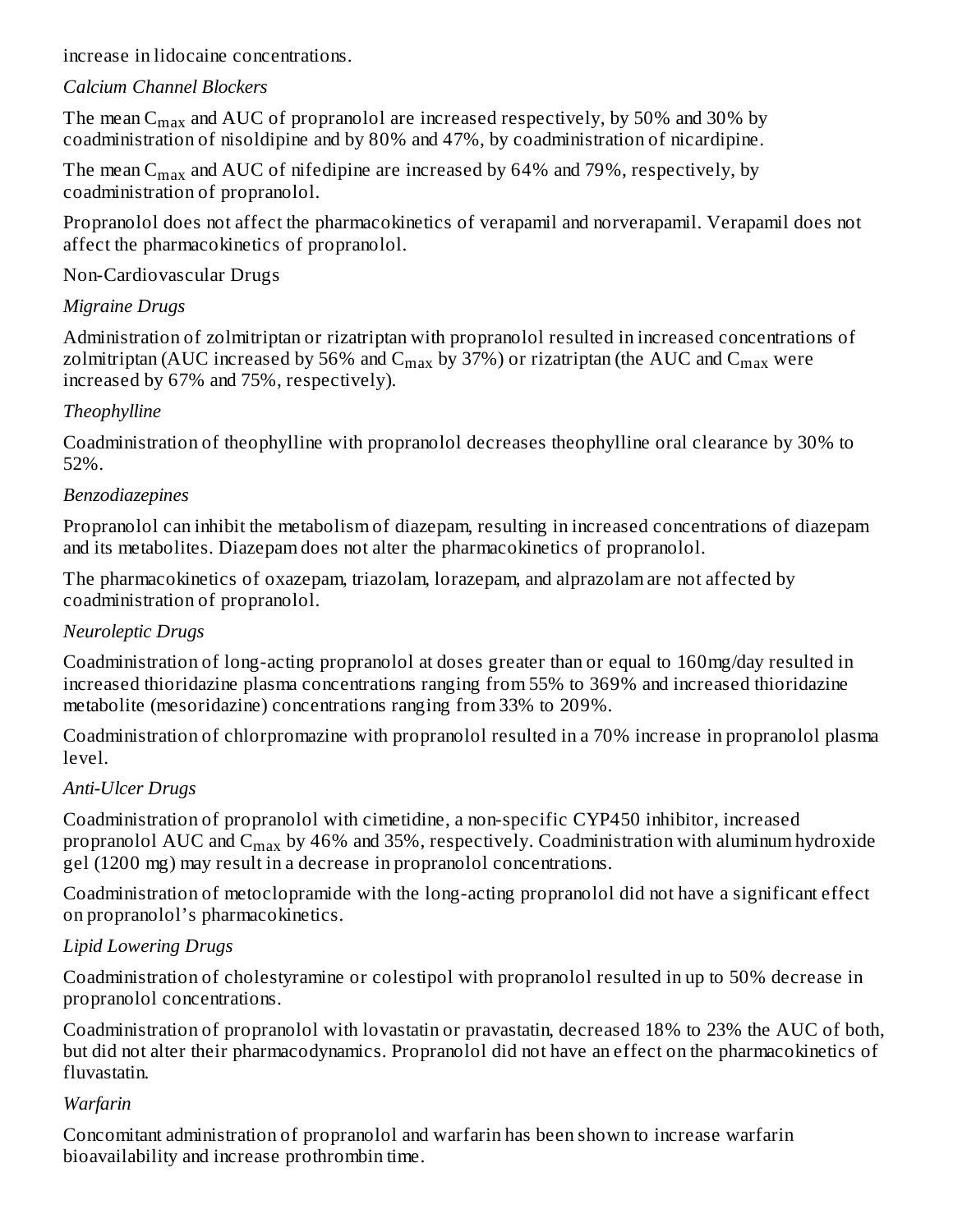# *Alcohol*

Concomitant use of alcohol may increase plasma levels of propranolol.

# **PHARMACODYNAMICS AND CLINICAL EFFECTS**

## **Hypertension**

In a retrospective, uncontrolled study, 107 patients with diastolic blood pressure 110 to 150 mmHg received propranolol 120 mg t.i.d. for at least 6 months, in addition to diuretics and potassium, but with no other antihypertensive agent. Propranolol contributed to control of diastolic blood pressure, but the magnitude of the effect of propranolol on blood pressure cannot be ascertained.

## **Angina Pectoris**

In a double-blind, placebo-controlled study of 32 patients of both sexes, aged 32 to 69 years, with stable angina, propranolol 100 mg t.i.d. was administered for 4 weeks and shown to be more effective than placebo in reducing the rate of angina episodes and in prolonging total exercise time.

# **Atrial Fibrillation**

In a report examining the long-term (5-22 months) efficacy of propranolol, 10 patients, aged 27 to 80, with atrial fibrillation and ventricular rate >120 beats per minute despite digitalis, received propranolol up to 30 mg t.i.d. Seven patients (70%) achieved ventricular rate reduction to <100 beats per minute.

# **Myocardial Infarction**

The Beta-Blocker Heart Attack Trial (BHAT) was a National Heart, Lung and Blood Institutesponsored multicenter, randomized, double-blind, placebo-controlled trial conducted in 31 U.S. centers (plus one in Canada) in 3,837 persons without history of severe congestive heart failure or presence of recent heart failure; certain conduction defects; angina since infarction, who had survived the acute phase of myocardial infarction. Propranolol was administered at either 60 or 80 mg t.i.d. based on blood levels achieved during an initial trial of 40 mg t.i.d. Therapy with Propranolol hydrochloride, begun 5 to 21 days following infarction, was shown to reduce overall mortality up to 39 months, the longest period of follow-up. This was primarily attributable to a reduction in cardiovascular mortality. The protective effect of propranolol hydrochloride was consistent regardless of age, sex, or site of infarction. Compared with placebo, total mortality was reduced 39% at 12 months and 26% over an average follow-up period of 25 months. The Norwegian Multicenter Trial in which propranolol was administered at 40 mg q.i.d. gave overall results which support the findings in the BHAT.

Although the clinical trials used either t.i.d. or q.i.d. dosing, clinical, pharmacologic, and pharmacokinetic data provide a reasonable basis for concluding that b.i.d. dosing with propranolol should be adequate in the treatment of postinfarction patients.

# **Migraine**

In a 34-week, placebo-controlled, 4-period, dose-finding crossover study with a double-blind randomized treatment sequence, 62 patients with migraine received propranolol 20 to 80 mg 3 or 4 times daily. The headache unit index, a composite of the number of days with headache and the associated severity of the headache, was significantly reduced for patients receiving propranolol as compared to those on placebo.

# **Ess ential Tremor**

In a 2 week, double-blind, parallel, placebo-controlled study of 9 patients with essential or familial tremor, propranolol, at a dose titrated as needed from 40-80 mg t.i.d. reduced tremor severity compared to placebo.

## **Hypertrophic Subaortic Stenosis**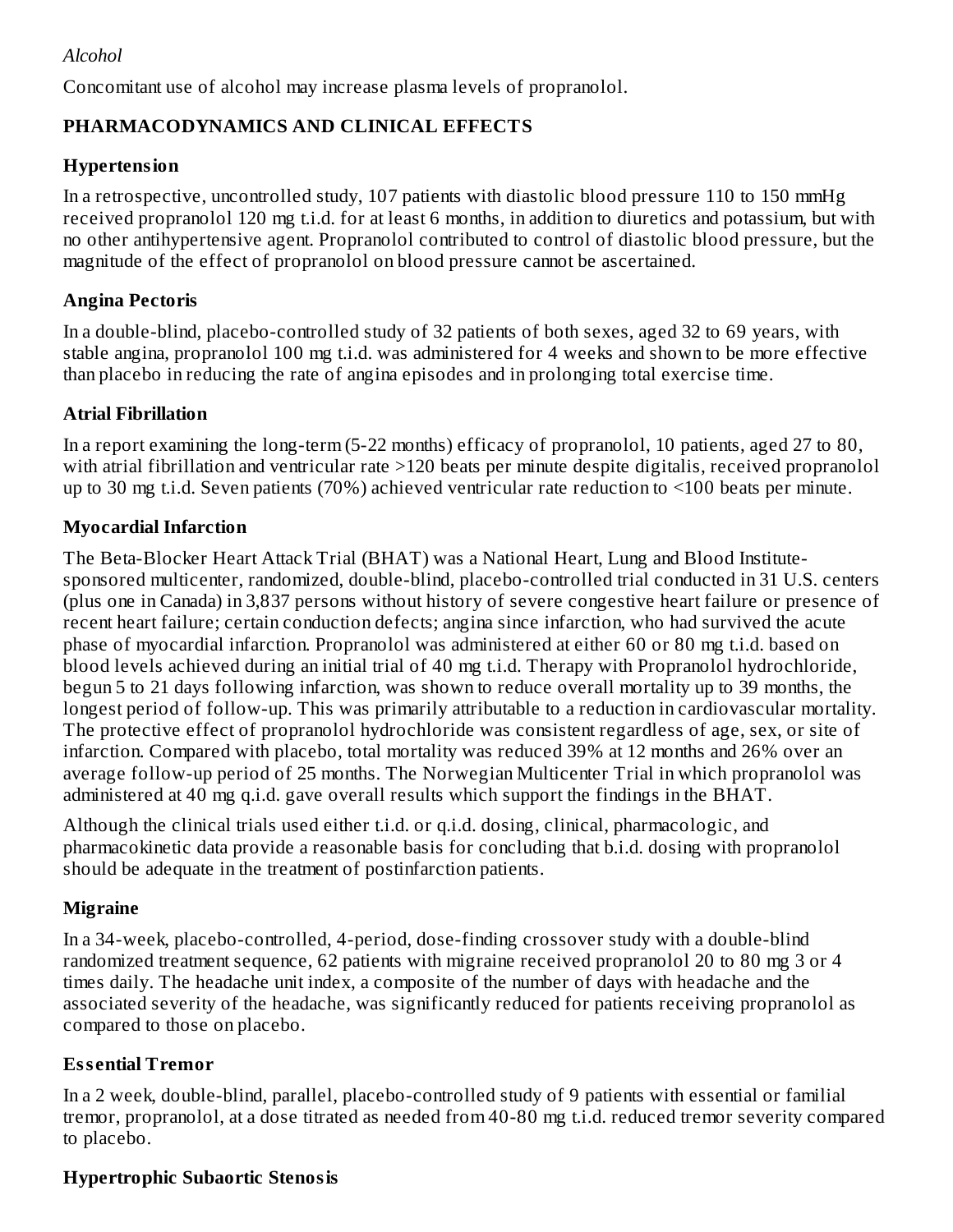In an uncontrolled series of 13 patients with New York Heart Association (NYHA) class 2 or 3 symptoms and hypertrophic subaortic stenosis diagnosed at cardiac catheterization, oral propranolol 40-80 mg t.i.d. was administered and patients were followed for up to 17 months. Propranolol was associated with improved NYHA class for most patients.

#### **Pheochromocytoma**

In an uncontrolled series of 3 patients with norepinephrine-secreting pheochromocytoma who were pretreated with an alpha adrenergic blocker (prazosin), perioperative use of propranolol at doses of 40- 80 mg t.i.d. resulted in symptomatic blood pressure control.

## **INDICATIONS AND USAGE**

## **Hypertension**

Propranolol hydrochloride tablets are indicated in the management of hypertension. They may be used alone or used in combination with other antihypertensive agents, particularly a thiazide diuretic. Propranolol hydrochloride tablets are not indicated in the management of hypertensive emergencies.

## **Angina Pectoris Due to Coronary Atheros clerosis**

Propranolol hydrochloride tablets are indicated to decrease angina frequency and increase exercise tolerance in patients with angina pectoris.

# **Atrial Fibrillation**

Propranolol hydrochloride tablets are indicated to control ventricular rate in patients with atrial fibrillation and a rapid ventricular response.

## **Myocardial Infarction**

Propranolol hydrochloride tablets are indicated to reduce cardiovascular mortality in patients who have survived the acute phase of myocardial infarction and are clinically stable.

## **Migraine**

Propranolol hydrochloride tablets are indicated for the prophylaxis of common migraine headache. The efficacy of propranolol in the treatment of a migraine attack that has started has not been established, and propranolol is not indicated for such use.

## **Ess ential Tremor**

Propranolol hydrochloride tablets are indicated in the management of familial or hereditary essential tremor. Familial or essential tremor consists of involuntary, rhythmic, oscillatory movements, usually limited to the upper limbs. It is absent at rest, but occurs when the limb is held in a fixed posture or position against gravity and during active movement. Propranolol hydrochloride tablets, USP causes a reduction in the tremor amplitude but not in the tremor frequency. Propranolol hydrochloride tablets are not indicated for the treatment of tremor associated with Parkinsonism.

# **Hypertrophic Subaortic Stenosis**

Propranolol hydrochloride tablets improve NYHA functional class in symptomatic patients with hypertrophic subaortic stenosis.

# **Pheochromocytoma**

Propranolol hydrochloride tablets are indicated as an adjunct to alpha-adrenergic blockade to control blood pressure and reduce symptoms of catecholamine-secreting tumors.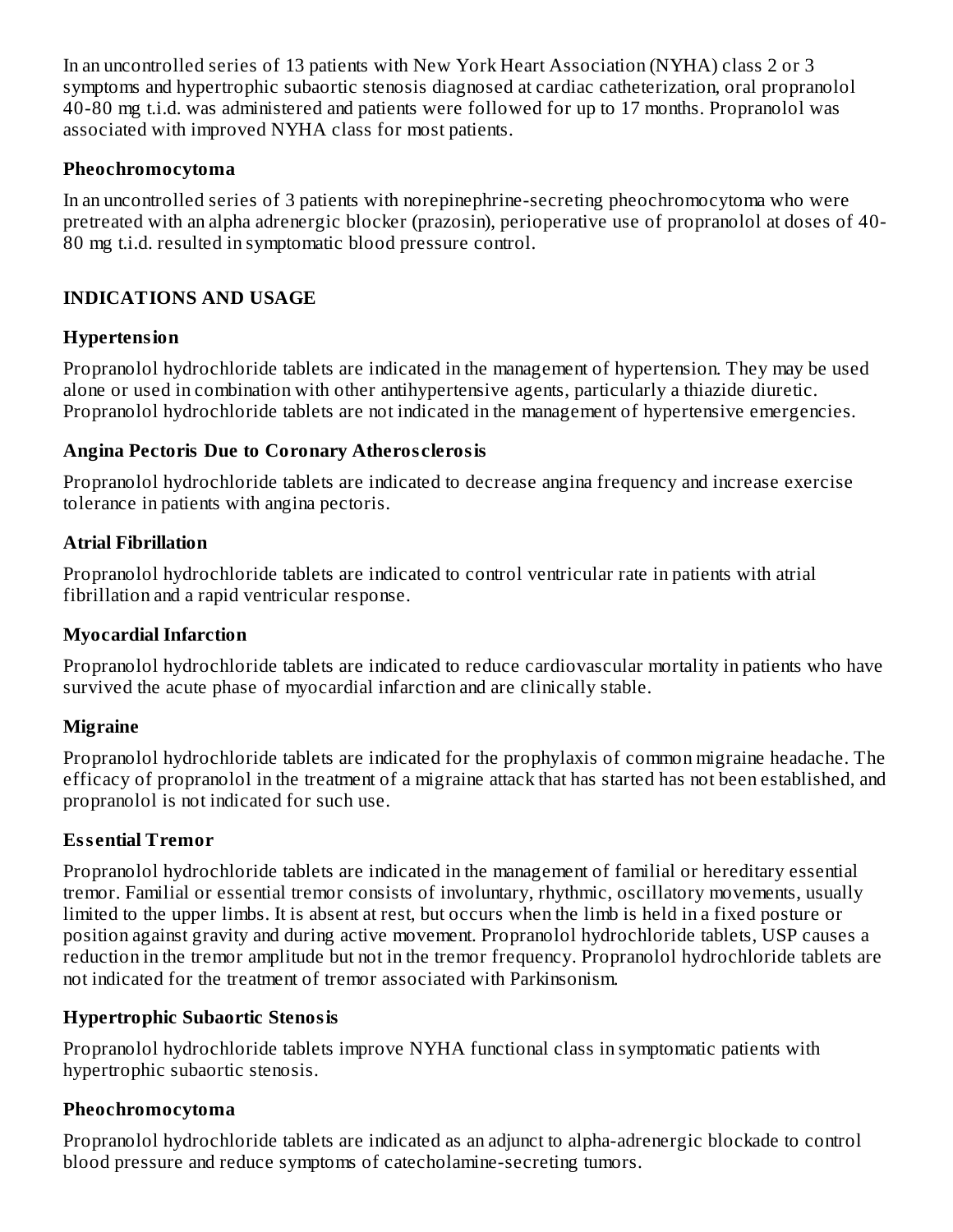# **CONTRAINDICATIONS**

Propranolol is contraindicated in 1) cardiogenic shock; 2) sinus bradycardia and greater than first degree block; 3) bronchial asthma; and 4) in patients with known hypersensitivity to propranolol hydrochloride.

## **WARNINGS**

## **Angina Pectoris**

**There have been reports of exacerbation of angina and, in some cas es, myocardial infarction, following abrupt dis continuance of propranolol therapy. Therefore, when dis continuance of propranolol is planned, the dosage should be gradually reduced over at least a few weeks and the patient should be cautioned against interruption or cessation of therapy without the physician's advice. If propranolol therapy is interrupted and exacerbation of angina occurs, it usually is advisable to reinstitute propranolol therapy and take other measures appropriate for the management of angina pectoris. Since coronary artery dis eas e may be unrecognized, it may be prudent to follow the above advice in patients considered at risk of having occult atheros clerotic heart dis eas e who are given propranolol for other indications.**

#### **Hypers ensitivity and Skin Reactions**

Hypersensitivity reactions, including anaphylactic/anaphylactoid reactions, have been associated with the administration of propranolol (see **ADVERSE REACTIONS).**

Cutaneous reactions, including Stevens-Johnson Syndrome, toxic epidermal necrolysis, exfoliative dermatitis, erythema multiforme, and urticaria, have been reported with use of propranolol (see **ADVERSE REACTIONS).**

## **Cardiac Failure**

Sympathetic stimulation may be a vital component supporting circulatory function in patients with congestive heart failure, and its inhibition by beta-blockade may precipitate more severe failure. Although beta-blockers should be avoided in overt congestive heart failure, some have been shown to be highly beneficial when used with close follow-up in patients with a history of failure who are well compensated and are receiving additional therapies, including diuretics as needed. Beta-adrenergic blocking agents do not abolish the inotropic action of digitalis on heart muscle.

**In Patients without a History of Heart Failure,** continued use of beta-blockers can, in some cases, lead to cardiac failure.

## **Nonallergic Bronchospasm (e.g., Chronic Bronchitis, Emphys ema)**

In general, patients with bronchospastic lung disease should not receive beta-blockers. Propranolol should be administered with caution in this setting since it may provoke a bronchial asthmatic attack by blocking bronchodilation produced by endogenous and exogenous catecholamine stimulation of betareceptors.

## **Major Surgery**

The necessity or desirability of withdrawal of beta-blocking therapy prior to major surgery is controversial. It should be noted, however, that the impaired ability of the heart to respond to reflex adrenergic stimuli in propranolol-treated patients may augment the risks of general anesthesia and surgical procedures.

Propranolol is a competitive inhibitor of beta-receptor agonists, and its effects can be reversed by administration of such agents, e.g., dobutamine or isoproterenol. However, such patients may be subject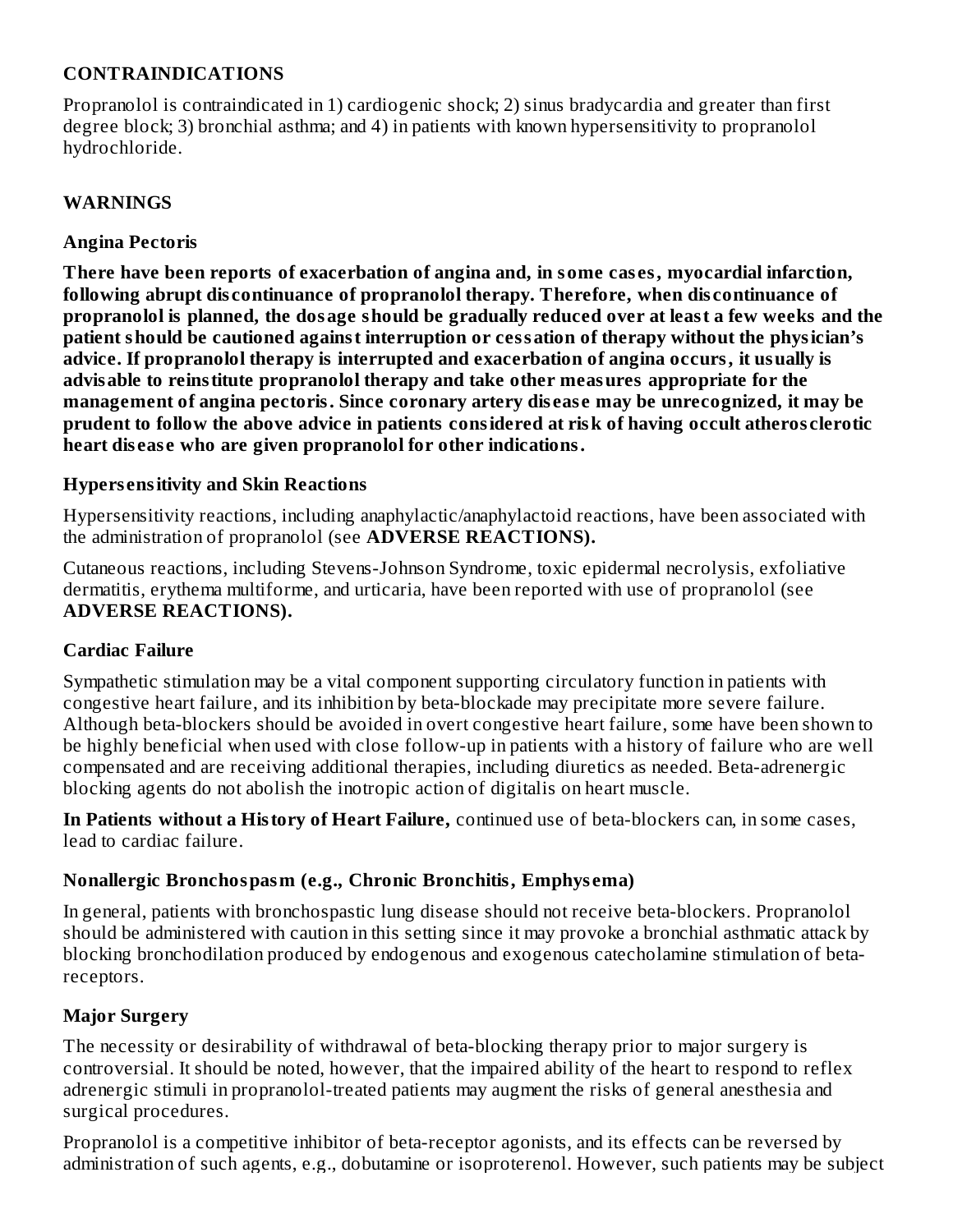# **Diabetes and Hypoglycemia**

Beta-adrenergic blockade may prevent the appearance of certain premonitory signs and symptoms (pulse rate and pressure changes) of acute hypoglycemia, especially in labile insulin-dependent diabetics. In these patients, it may be more difficult to adjust the dosage of insulin.

Propranolol therapy, particularly when given to infants and children, diabetic or not, has been associated with hypoglycemia especially during fasting as in preparation for surgery. Hypoglycemia has been reported in patients taking propranolol after prolonged physical exertion and in patients with renal insufficiency.

# **Thyrotoxicosis**

Beta-adrenergic blockade may mask certain clinical signs of hyperthyroidism. Therefore, abrupt withdrawal of propranolol may be followed by an exacerbation of symptoms of hyperthyroidism, including thyroid storm. Propranolol may change thyroid-function tests, increasing  $\rm{T}_4$  and reverse  $\rm{T}_3$ and decreasing  $T_3$ .

# **Wolff-Parkinson-White Syndrome**

Beta-adrenergic blockade in patients with Wolf-Parkinson-White syndrome and tachycardia has been associated with severe bradycardia requiring treatment with a pacemaker. In one case, this result was reported after an initial dose of 5 mg propranolol.

# **Pheochromocytoma**

Blocking only the peripheral dilator (beta) action of epinephrine with propranolol leaves its constrictor (alpha) action unopposed. In the event of hemorrhage or shock, there is a disadvantage in having both beta and alpha-blockade since the combination prevents the increase in heart rate and peripheral vasoconstriction needed to maintain blood pressure.

# **PRECAUTIONS**

## **General**

Propranolol should be used with caution in patients with impaired hepatic or renal function. Propranolol hydrochloride tablets are not indicated for the treatment of hypertensive emergencies.

Beta-adrenergic receptor blockade can cause reduction of intraocular pressure. Patients should be told that propranolol hydrochloride tablets may interfere with the glaucoma screening test. Withdrawal may lead to a return of increased intraocular pressure.

While taking beta-blockers, patients with a history of severe anaphylactic reaction to a variety of allergens may be more reactive to repeated challenge, either accidental, diagnostic, or therapeutic. Such patients may be unresponsive to the usual doses of epinephrine used to treat allergic reaction.

## **Clinical Laboratory Tests**

In patients with hypertension, use of propranolol has been associated with elevated levels of serum potassium, serum transaminases, and alkaline phosphatase. In severe heart failure, the use of propranolol has been associated with increases in Blood Urea Nitrogen.

# **Drug Interactions**

Caution should be exercised when propranolol hydrochloride tablets are administered with drugs that have an effect on CYP2D6, 1A2, or 2C19 metabolic pathways. Co-administration of such drugs with propranolol may lead to clinically relevant drug interactions and changes on its efficacy and/or toxicity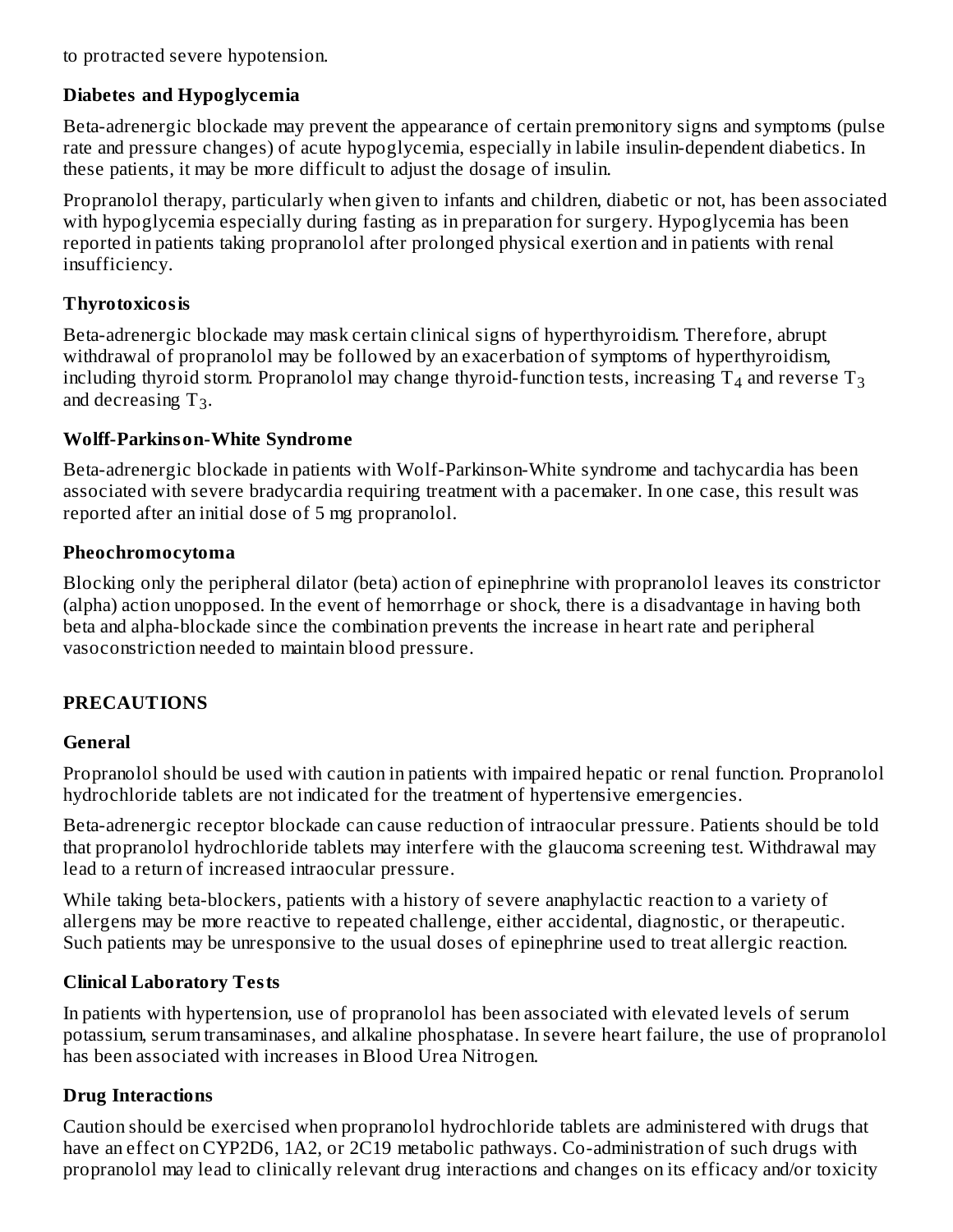# (see **Drug Interactions in PHARMACOKINETICS AND DRUG METABOLISM).**

## Cardiovascular Drugs

#### *Antiarrhythmics*

Propafenone has negative inotropic and beta-blocking properties that can be additive to those of propranolol.

Quinidine increases the concentration of propranolol and produces greater degrees of clinical betablockade and may cause postural hypotension.

Amiodarone is an antiarrhythmic agent with negative chronotropic properties that may be additive to those seen with β-blockers such as propranolol.

The clearance of lidocaine is reduced with administration of propranolol. Lidocaine toxicity has been reported following coadministration with propranolol.

Caution should be exercised when administering propranolol hydrochloride tablets with drugs that slow A-V nodal conduction, e.g. digitalis, lidocaine and calcium channel blockers.

#### *Digitalis Glycosides*

Both digitalis glycosides and beta-blockers slow atrioventricular conduction and decrease heart rate. Concomitant use can increase the risk of bradycardia.

## *Calcium Channel Blockers*

Caution should be exercised when patients receiving a beta-blocker are administered a calciumchannel-blocking drug with negative inotropic and/or chronotropic effects. Both agents may depress myocardial contractility or atrioventricular conduction.

There have been reports of significant bradycardia, heart failure, and cardiovascular collapse with concurrent use of verapamil and beta-blockers.

Coadministration of propranolol and diltiazem in patients with cardiac disease has been associated with bradycardia, hypotension, high degree heart block, and heart failure.

## *ACE Inhibitors*

When combined with beta-blockers, ACE inhibitors can cause hypotension, particularly in the setting of acute myocardial infarction.

The antihypertensive effects of clonidine may be antagonized by beta-blockers. Propranolol hydrochloride tablets should be administered cautiously to patients withdrawing from clonidine.

#### *Alpha Blockers*

Prazosin has been associated with prolongation of first dose hypotension in the presence of betablockers.

Postural hypotension has been reported in patients taking both beta-blockers and terazosin or doxazosin.

## *Reserpine*

Patients receiving catecholamine-depleting drugs, such as reserpine, should be closely observed for excessive reduction of resting sympathetic nervous activity, which may result in hypotension, marked bradycardia, vertigo, syncopal attacks, or orthostatic hypotension.

## *Inotropic Agents*

Patients on long term therapy with propranolol may experience uncontrolled hypertension if administered epinephrine as a consequence of unopposed alpha-receptor stimulation. Epinephrine is therefore not indicated in the treatment of propranolol overdose (see **OVERDOSAGE).**

#### *Isoproterenol and Dobutamine*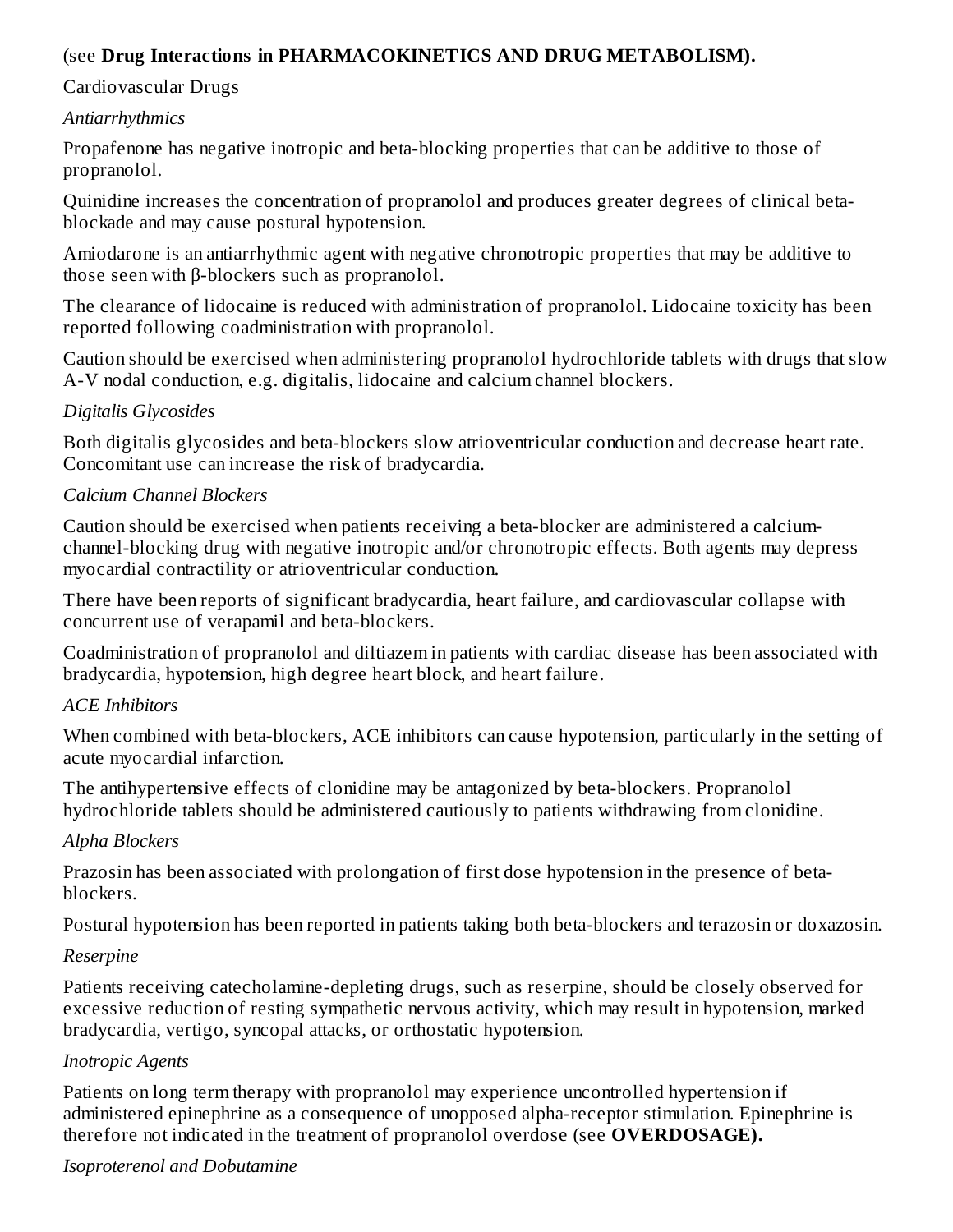Propranolol is a competitive inhibitor of beta-receptor agonists, and its effects can be reversed by administration of such agents, e.g., dobutamine or isoproterenol. Also, propranolol may reduce sensitivity to dobutamine stress echocardiography in patients undergoing evaluation for myocardial ischemia.

Non-Cardiovascular Drugs

*Nonsteroidal Anti-Inflammatory Drugs*

Nonsteroidal anti-inflammatory drugs (NSAIDS) have been reported to blunt the antihypertensive effect of beta-adrenoreceptor blocking agents.

Administration of indomethacin with propranolol may reduce the efficacy of propranolol in reducing blood pressure and heart rate.

# *Antidepressants*

The hypotensive effects of MAO inhibitors or tricyclic antidepressants may be exacerbated when administered with beta-blockers by interfering with the beta-blocking activity of propranolol.

# *Anesthetic Agents*

Methoxyflurane and trichloroethylene may depress myocardial contractility when administered with propranolol.

# *Warfarin*

Propranolol when administered with warfarin increases the concentration of warfarin. Prothrombin time, therefore, should be monitored.

# *Neuroleptic Drugs*

Hypotension and cardiac arrest have been reported with the concomitant use of propranolol and haloperidol.

# *Thyroxine*

Thyroxine may result in a lower than expected  $\text{T}_3$  concentration when used concomitantly with propranolol.

# *Alcohol*

Alcohol, when used concomitantly with propranolol, may increase plasma levels of propranolol.

# **Carcinogenesis, Mutagenesis, Impairment of Fertility**

In dietary administration studies in which mice and rats were treated with propranolol hydrochloride for up to 18 months at doses of up to 150 mg/kg/day, there was no evidence of drug-related tumorigenesis. On a body surface area basis, this dose in the mouse and rat is, respectively, about equal to and about twice the maximum recommended human oral daily dose (MRHD) of 640 mg propranolol hydrochloride. In a study in which both male and female rats were exposed to propranolol hydrochloride in their diets at concentrations of up to 0.05% (about 50 mg/kg body weight and less than the MRHD), from 60 days prior to mating and throughout pregnancy and lactation for two generations, there were no effects on fertility. Based on differing results from Ames Tests performed by different laboratories, there is equivocal evidence for a genotoxic effect of propranolol hydrochloride in bacteria (*S. typhimurium* strain TA 1538).

# **Pregnancy:- Pregnancy Category C**

In a series of reproductive and developmental toxicology studies, propranolol hydrochloride was given to rats by gavage or in the diet throughout pregnancy and lactation. At doses of 150 mg/kg/day, but not at doses of 80 mg/kg/day (equivalent to the MRHD on a body surface area basis), treatment was associated with embryotoxicity (reduced litter size and increased resorption rates) as well as neonatal toxicity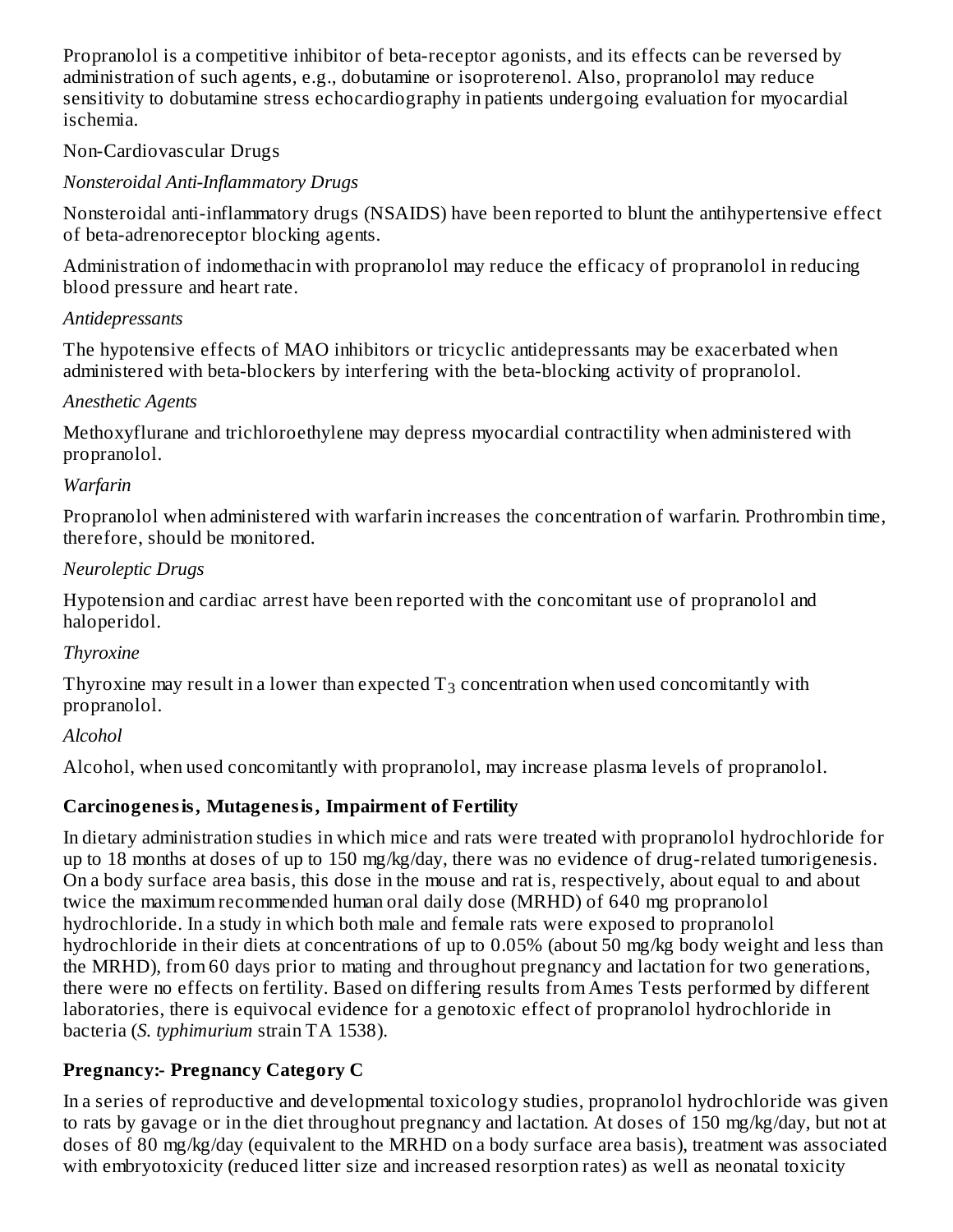(deaths). Propranolol hydrochloride also was administered (in the feed) to rabbits (throughout pregnancy and lactation) at doses as high as 150 mg/kg/day (about 5 times the maximum recommended human oral daily dose). No evidence of embryo or neonatal toxicity was noted.

There are no adequate and well-controlled studies in pregnant women. Intrauterine growth retardation, small placentas, and congenital abnormalities have been reported in neonates whose mothers received propranolol during pregnancy. Neonates whose mothers received propranolol at parturition have exhibited bradycardia, hypoglycemia, and respiratory depression. Adequate facilities for monitoring such infants at birth should be available. Propranolol hydrochloride tablets should be used during pregnancy only if the potential benefit justifies the potential risk to the fetus.

# **Nursing Mothers**

Propranolol is excreted in human milk. Caution should be exercised when propranolol hydrochloride tablets are administered to a nursing woman.

# **Pediatric Us e**

Safety and effectiveness of propranolol in pediatric patients have not been established.

Bronchospasm and congestive heart failure have been reported coincident with the administration of propranolol therapy in pediatric patients.

# **Geriatric Us e**

Clinical studies of propranolol hydrochloride did not include sufficient numbers of subjects aged 65 and over to determine whether they respond differently from younger subjects. Other reported clinical experience has not identified differences in responses between the elderly and younger patients. In general, dose selection for an elderly patient should be cautious, usually starting at the low end of the dosing range, reflecting the greater frequency of decreased hepatic, renal, or cardiac function, and of concomitant disease or other drug therapy.

# **ADVERSE REACTIONS**

The following adverse events were observed and have been reported in patients using propranolol.

**Cardiovas cular:** Bradycardia; congestive heart failure; intensification of AV block; hypotension; paresthesia of hands; thrombocytopenic purpura; arterial insufficiency, usually of the Raynaud type.

**Central Nervous System:** Lightheadedness, mental depression manifested by insomnia, lassitude, weakness, fatigue; catatonia; visual disturbances; hallucinations; vivid dreams; an acute reversible syndrome characterized by disorientation for time and place, short-term memory loss, emotional lability, slightly clouded sensorium, and decreased performance on neuropsychometrics. For immediate-release formulations, fatigue, lethargy, and vivid dreams appear dose-related.

**Gastrointestinal:** Nausea, vomiting, epigastric distress, abdominal cramping, diarrhea, constipation, mesenteric arterial thrombosis, ischemic colitis.

**Allergic:** Hypersensitivity reactions, including anaphylactic/anaphylactoid reactions, pharyngitis and agranulocytosis; erythematous rash, fever combined with aching and sore throat; laryngospasm, and respiratory distress.

**Respiratory:** Bronchospasm.

**Hematologic:** Agranulocytosis, nonthrombocytopenic purpura, thrombocytopenic purpura.

**Autoimmune:** Systemic lupus erythematosus (SLE).

**Skin and mucous membranes:** Stevens-Johnson Syndrome, toxic epidermal necrolysis, dry eyes, exfoliative dermatitis, erythema multiforme, urticaria, alopecia, SLE-like reactions, and psoriasiform rashes. Oculomucocutaneous syndrome involving the skin, serous membranes and conjunctivae reported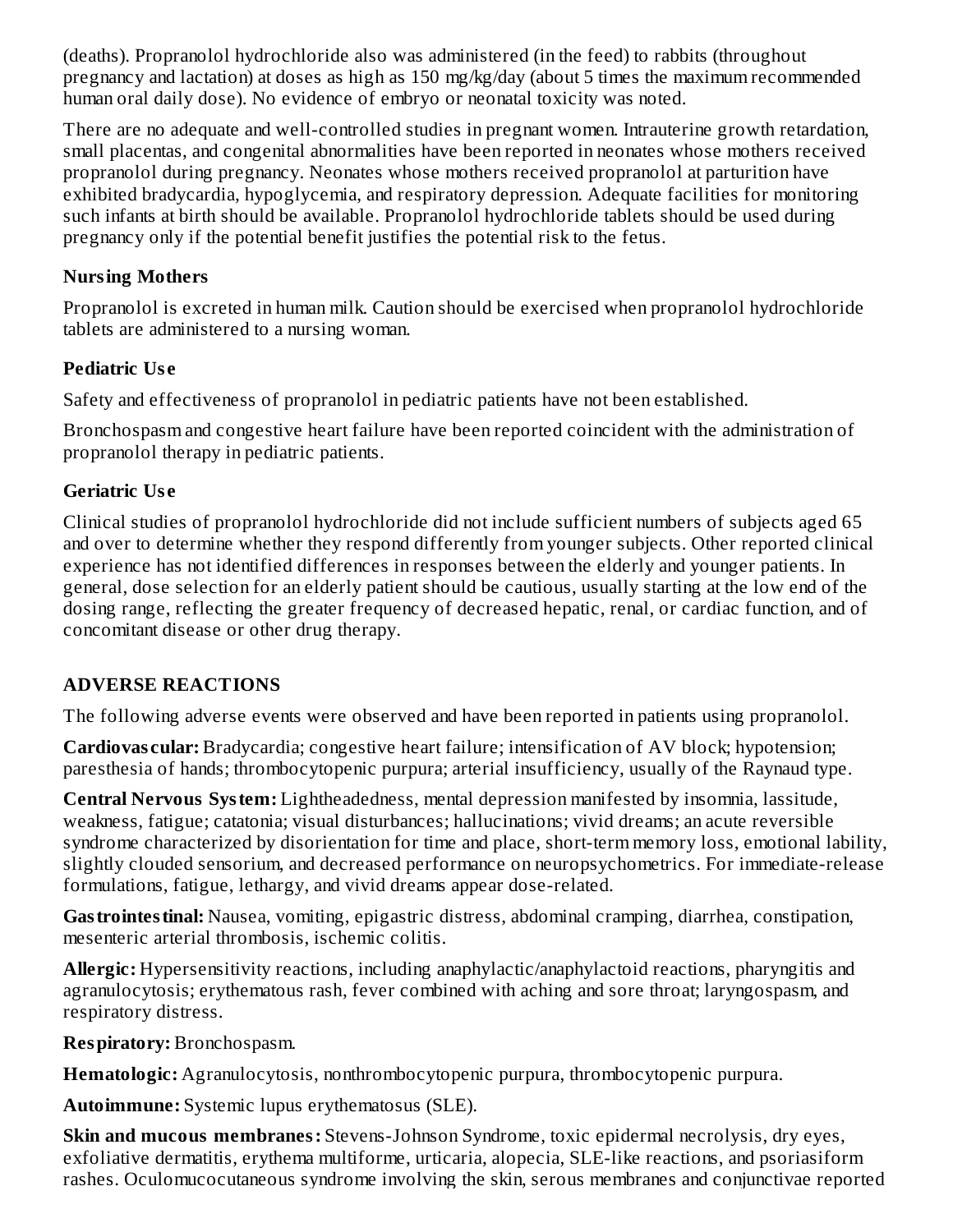rashes. Oculomucocutaneous syndrome involving the skin, serous membranes and conjunctivae reported for a beta-blocker (practolol) have not been associated with propranolol.

**Genitourinary:** Male impotence; Peyronie's disease.

# **OVERDOSAGE**

Propranolol is not significantly dialyzable. In the event of overdosage or exaggerated response, the following measures should be employed:

General: If ingestion is or may have been recent, evacuate gastric contents, taking care to prevent pulmonary aspiration.

Supportive Therapy: Hypotension and bradycardia have been reported following propranolol overdose and should be treated appropriately. Glucagon can exert potent inotropic and chronotropic effects and may be particularly useful for the treatment of hypotension or depressed myocardial function after a propranolol overdose. Glucagon should be administered as 50-150 mcg/kg intravenously followed by continuous drip of 1-5 mg/hour for positive chronotropic effect. Isoproterenol, dopamine or phosphodiesterase inhibitors may also be useful. Epinephrine, however, may provoke uncontrolled hypertension. Bradycardia can be treated with atropine or isoproterenol. Serious bradycardia may require temporary cardiac pacing.

The electrocardiogram, pulse, blood pressure, neurobehavioral status and intake and output balance must be monitored. Isoproterenol and aminophylline may be used for bronchospasm.

# **DOSAGE AND ADMINISTRATION**

## **General**

Because of the variable bioavailability of propranolol the dose should be individualized based on response.

## **Hypertension**

The usual initial dosage is 40 mg propranolol hydrochloride twice daily, whether used alone or added to a diuretic. Dosage may be increased gradually until adequate blood pressure control is achieved. The usual maintenance dosage is 120 mg to 240 mg per day. In some instances a dosage of 640 mg a day may be required. The time needed for full antihypertensive response to a given dosage is variable and may range from a few days to several weeks.

While twice-daily dosing is effective and can maintain a reduction in blood pressure throughout the day, some patients, especially when lower doses are used, may experience a modest rise in blood pressure toward the end of the 12-hour dosing interval. This can be evaluated by measuring blood pressure near the end of the dosing interval to determine whether satisfactory control is being maintained throughout the day. If control is not adequate, a larger dose, or 3-times-daily therapy may achieve better control.

## **Angina Pectoris**

Total daily doses of 80 mg to 320 mg propranolol hydrochloride when administered orally, twice a day, three times a day, or four times a day, have been shown to increase exercise tolerance and to reduce ischemic changes in the ECG. If treatment is to be discontinued, reduce dosage gradually over a period of several weeks. (See **WARNINGS)**

# **Atrial Fibrillation**

The recommended dose is 10 mg to 30 mg propranolol hydrochloride three or four times daily before meals and at bedtime.

## **Myocardial Infarction**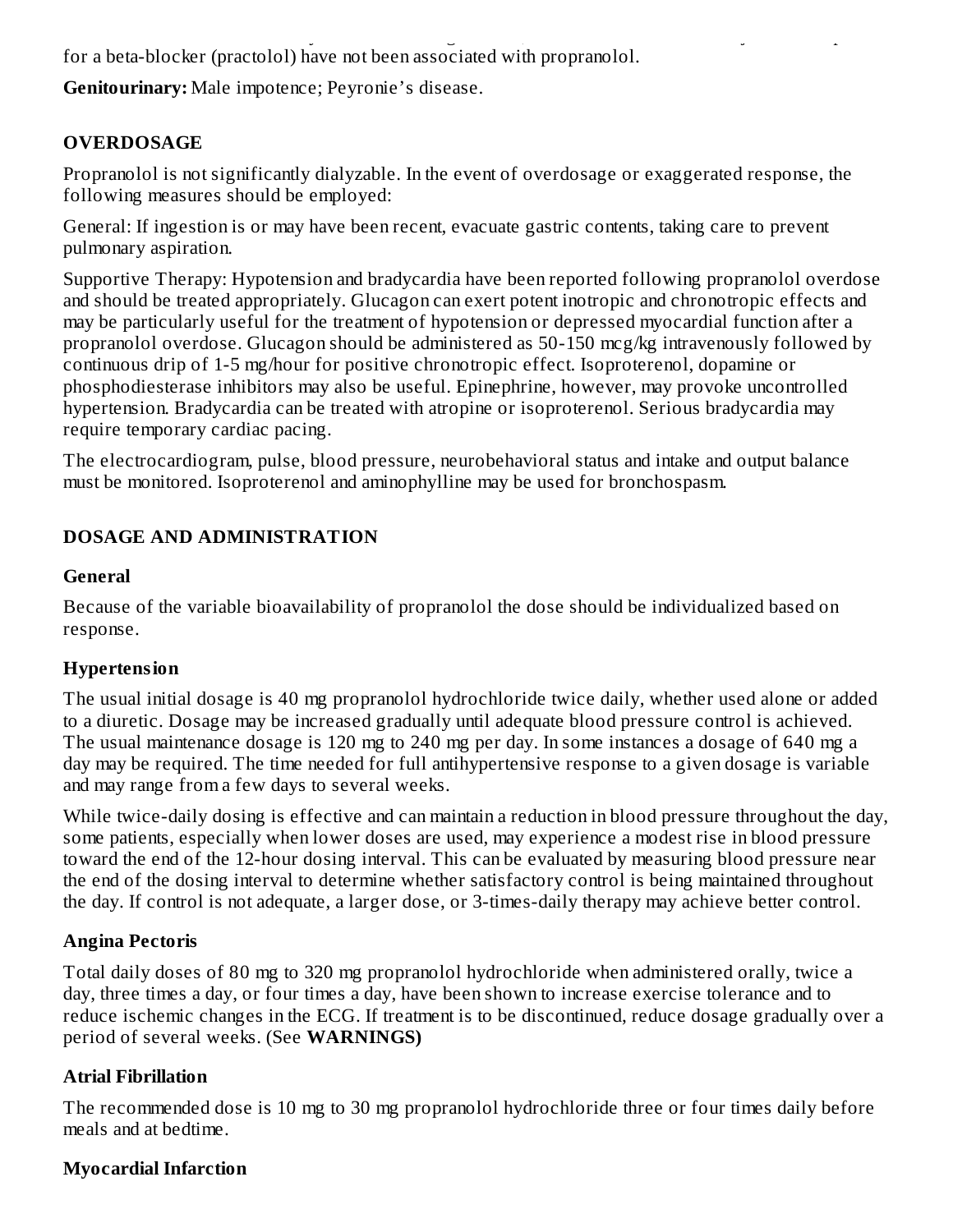In the Beta-Blocker Heart Attack Trial (BHAT), the initial dose was 40 mg t.i.d., with titration after 1 month to 60 mg to 80 mg t.i.d. as tolerated. The recommended daily dosage is 180 mg to 240 mg propranolol hydrochloride per day in divided doses. Although a t.i.d. regimen was used in BHAT and a q.i.d. regimen in the Norwegian Multicenter Trial, there is a reasonable basis for the use of either a t.i.d. or b.i.d. regimen (see **PHARMACODYNAMICS AND CLINICAL EFFECTS).** The effectiveness and safety of daily dosages greater than 240 mg for prevention of cardiac mortality have not been established. However, higher dosages may be needed to effectively treat coexisting diseases such as angina or hypertension (see above).

## **Migraine**

The initial dose is 80 mg propranolol hydrochloride daily in divided doses. The usual effective dose range is 160 mg to 240 mg per day. The dosage may be increased gradually to achieve optimum migraine prophylaxis. If a satisfactory response is not obtained within four to six weeks after reaching the maximum dose, propranolol hydrochloride therapy should be discontinued. It may be advisable to withdraw the drug gradually over a period of several weeks.

## **Ess ential Tremor**

The initial dosage is 40 mg propranolol hydrochloride twice daily. Optimum reduction of essential tremor is usually achieved with a dose of 120 mg per day. Occasionally, it may be necessary to administer 240 mg to 320 mg per day.

## **Hypertrophic Subaortic Stenosis**

The usual dosage is 20 mg to 40 mg propranolol hydrochloride three or four times daily before meals and at bedtime.

#### **Pheochromocytoma**

The usual dosage is 60 mg propranolol hydrochloride daily in divided doses for three days prior to surgery as adjunctive therapy to alpha-adrenergic blockade. For the management of inoperable tumors, the usual dosage is 30 mg daily in divided doses as adjunctive therapy to alpha-adrenergic blockade.

## **HOW SUPPLIED**

Propranolol hydrochloride tablets, USP are supplied as follows:

**60mg**: Each tablet is a pink colored, round, biconvex tablet, embossed with "P" and "60" on either side of the breakline on one side and plain on the other side.

Each 60 mg tablet contains 60 mg of propranolol hydrochloride USP and is supplied in the following package sizes:

Bottles of 30 tablets NDC 42254-005-30

**Storage: Store at 20°-25**°**C (68**-(°**77**(°**F); excursions permitted to 15°-30**(°**C (59(°-86**(°**F) [s ee USP Controlled Room Temperature]**

#### **Protect from light.**

## **Dispens e in a well clos ed, light-resistant container as defined in USP.**

Call your doctor for medical advice about side effects. You may report side effects to FDA at 1-800- FDA-1088.

Manufactured for:

Heritage Pharmaceuticals Inc.

Edison, NJ 08837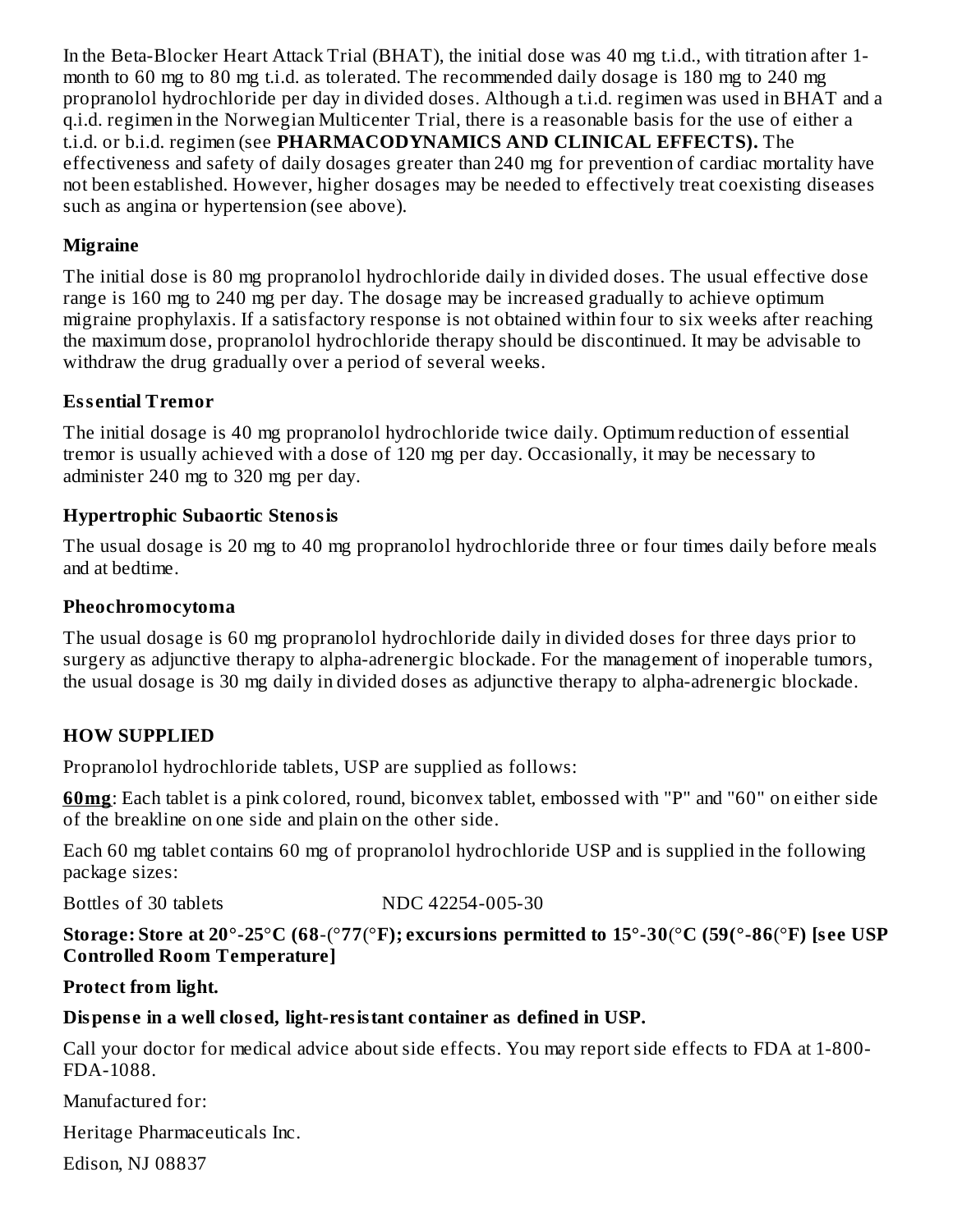1.866.901.DRUG (3784) Manufactured by: Ipca Laboratories Limited 48, Kandivli Ind. Estate, Mumbai 400 067, India.



Iss. 0109 Repackaged by: Rebel Distributors Corp Thousand Oaks, CA 91320

## **Principal Display Panel**



Packaged by: Physician Partner, Thousand Oaks, CA 91320 www.physicianpartner.com Keep medication out of the reach of children. Store at controlled room temperature 15°-30°C (59°-86°F)

# **PROPRANOLOL HYDROCHLORIDE**

propranolol hydrochloride tablet